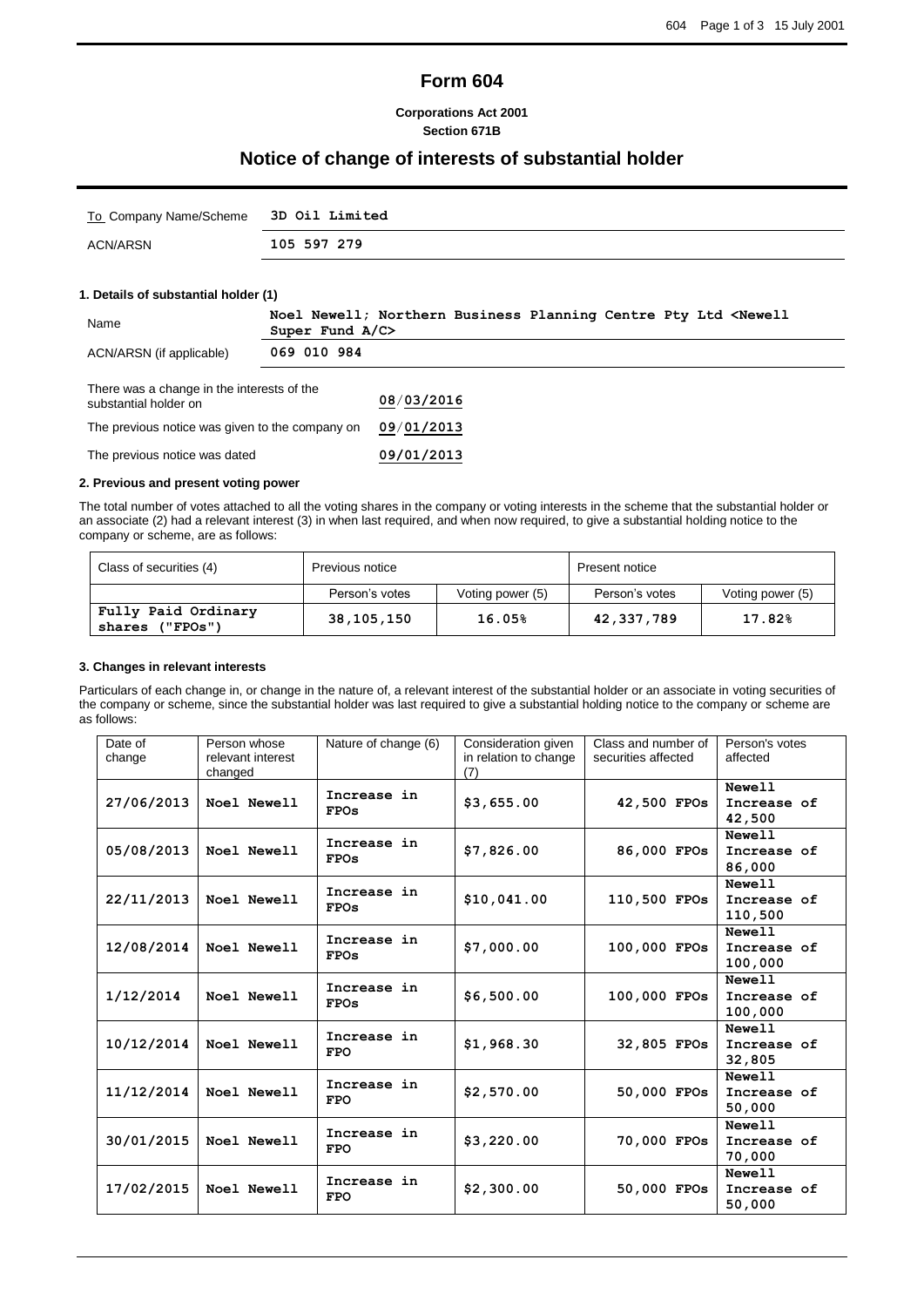|            |             | Increase in               |                      |               | Newell                 |
|------------|-------------|---------------------------|----------------------|---------------|------------------------|
| 26/03/2015 | Noel Newell | <b>FPO</b>                | \$920.00             | 20,000 FPOs   | Increase of<br>20,000  |
|            |             | Increase in               |                      |               | Newell                 |
| 27/03/2015 | Noel Newell | <b>FPO</b>                | \$2,300.00           | 50,000 FPOs   | Increase of<br>50,000  |
|            |             | Increase in               |                      |               | Newell                 |
| 30/3/2015  | Noel Newell | <b>FPO</b>                | \$920.00             | 20,000 FPOs   | Increase of<br>20,000  |
|            |             | Increase in               |                      |               | Newell                 |
| 7/5/2015   | Noel Newell | <b>FPO</b>                | \$2,955.37           | 56,834 FPOs   | Increase of<br>56,834  |
|            |             | Increase in               |                      |               | Newell                 |
| 29/6/2015  | Noel Newell | <b>FPO</b>                | \$5,264.00           | 94,000 FPOs   | Increase of            |
|            |             |                           |                      |               | 94,000                 |
|            | Noel Newell | Increase in               |                      |               | <b>Newell</b>          |
| 03/09/2015 |             | <b>FPO</b>                | \$4,600.00           | 100,000 FPO   | Increase of<br>100,000 |
|            |             |                           |                      |               | Newell                 |
| 12/11/2015 | Noel Newell | Increase in<br><b>FPO</b> | \$4,300.00           | 100,000 FPO   | Increase of            |
|            |             |                           |                      |               | 100,000                |
|            |             | Increase in               |                      |               | <b>Newell</b>          |
| 10/12/2015 | Noel Newell | <b>FPO</b>                | \$3,460.00           | 100,000 FPO   | Increase of            |
|            |             |                           |                      |               | 100,000                |
|            |             |                           | Nil                  |               | Newell                 |
| 08/03/2016 | Noel Newell | Increase in<br><b>FPO</b> | (beneficiary         | 3,050,000 FPO | Increase of            |
|            |             |                           | of family<br>estate) |               | 3,050,000              |
|            |             |                           |                      |               |                        |

#### **4. Present relevant interests**

Particulars of each relevant interest of the substantial holder in voting securities after the change are as follows:

| Holder of<br>relevant<br>interest | Registered holder<br>of securities                                                                     | Person entitled to be<br>registered as holder<br>(8)                                                            | Nature of relevant<br>interest (6) | Class and number<br>of securities | Person's votes |
|-----------------------------------|--------------------------------------------------------------------------------------------------------|-----------------------------------------------------------------------------------------------------------------|------------------------------------|-----------------------------------|----------------|
| Newell                            | Noel Newell<br>$Newel1$<br>Family $A/C$                                                                | Noel Newell<br><newell family<br="">A/C</newell>                                                                | <b>FPOs</b>                        | 41,446,955<br>FPO's               | 41,446,955     |
| Newell                            | Northern<br><b>Business</b><br>Planning<br>Centre Pty<br>Ltd <newell<br>Super Fund<br/>A/C</newell<br> | Northern<br><b>Business</b><br>Planning<br>Centre Pty Ltd<br><newell super<br="">Fund <math>A/C</math></newell> | <b>FPOs</b>                        | 890,834<br>FPO's                  | 890,834        |

### **5. Changes in association**

The persons who have become associates (2) of, ceased to be associates of, or have changed the nature of their association (9) with, the substantial holder in relation to voting interests in the company or scheme are as follows:

| Name and ACN/ARSN (if applicable)                                                                | Nature of association                                                                   |
|--------------------------------------------------------------------------------------------------|-----------------------------------------------------------------------------------------|
| Northern Business<br>Planning Centre Pty Ltd<br>$\leq$ Newell Super Fund A/C><br>ACN 069 010 984 | Mr Newell is a Director and beneficiary of Northern Business<br>Planning Centre Pty Ltd |

## **6. Addresses**

The addresses of persons named in this form are as follows:

| Name                                                                                         | Address                                         |
|----------------------------------------------------------------------------------------------|-------------------------------------------------|
| Noel Newell <newell<br>Family <math>A/C</math></newell<br>                                   | 153 Wellington Street, Flemington Victoria 3000 |
| Northern Business<br>Planning Centre Pty Ltd<br><newell a="" c="" fund="" super=""></newell> | PO Box 500, Essendon, Victoria, 3040            |